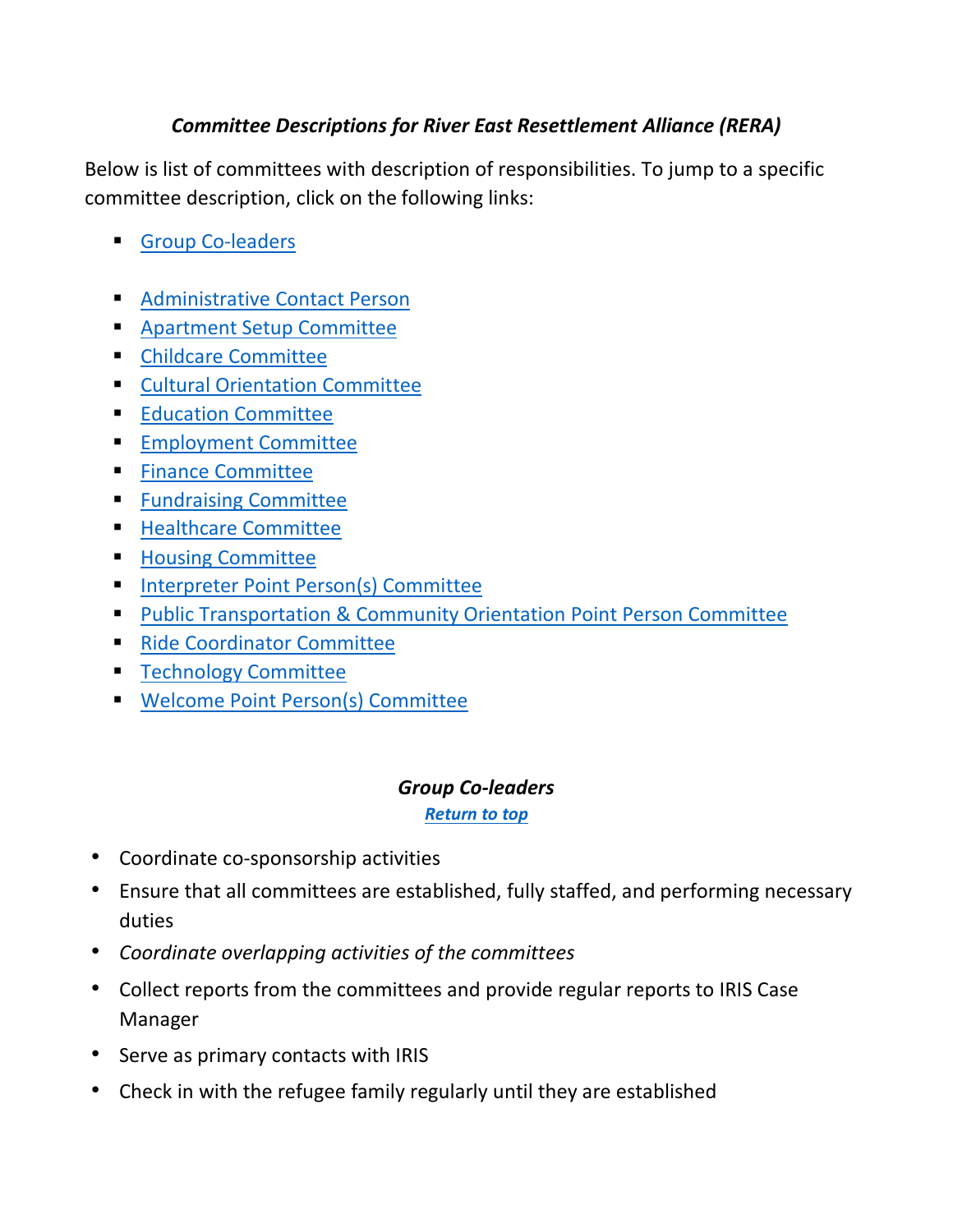# *Administrative Contact Person*

#### *[Return to top](#page-0-1)*

<span id="page-1-1"></span><span id="page-1-0"></span>• Create a system to gather required IRIS forms and documentation and send it to IRIS staff.

# **Apartment Set-up Committee**

#### *[Return to top](#page-0-1)*

- Set up housing with required furnishings (IRIS provides a list of furniture, appliances and household items
- <span id="page-1-2"></span>• Provide initial pantry of culturally appropriate groceries according to list provided by IRIs

#### **Childcare Committee** *[Return to top](#page-0-1)*

- Develop a list of volunteers who will provide childcare during adult appointments and in emergencies
- Act as contact point for family or other committees when a need for childcare is identified
- Reach out to volunteer list, secure needed childcare, and notify requester

# *Cultural Orientation Committee*

#### *[Return to top](#page-0-1)*

- <span id="page-1-3"></span>• Ensure family attends the federally required orientation program at IRIS (3 consecutive days)
- Teach the family the basics about living in the US: grocery shopping, clothes laundering, banking, etc.
- Teach family how to operate all mechanical aspects of their home including plumbing, electrical appliances and lights, security, maintenance expectations
- Discuss hygiene and dress, especially as it relates to job interviews and general community acceptance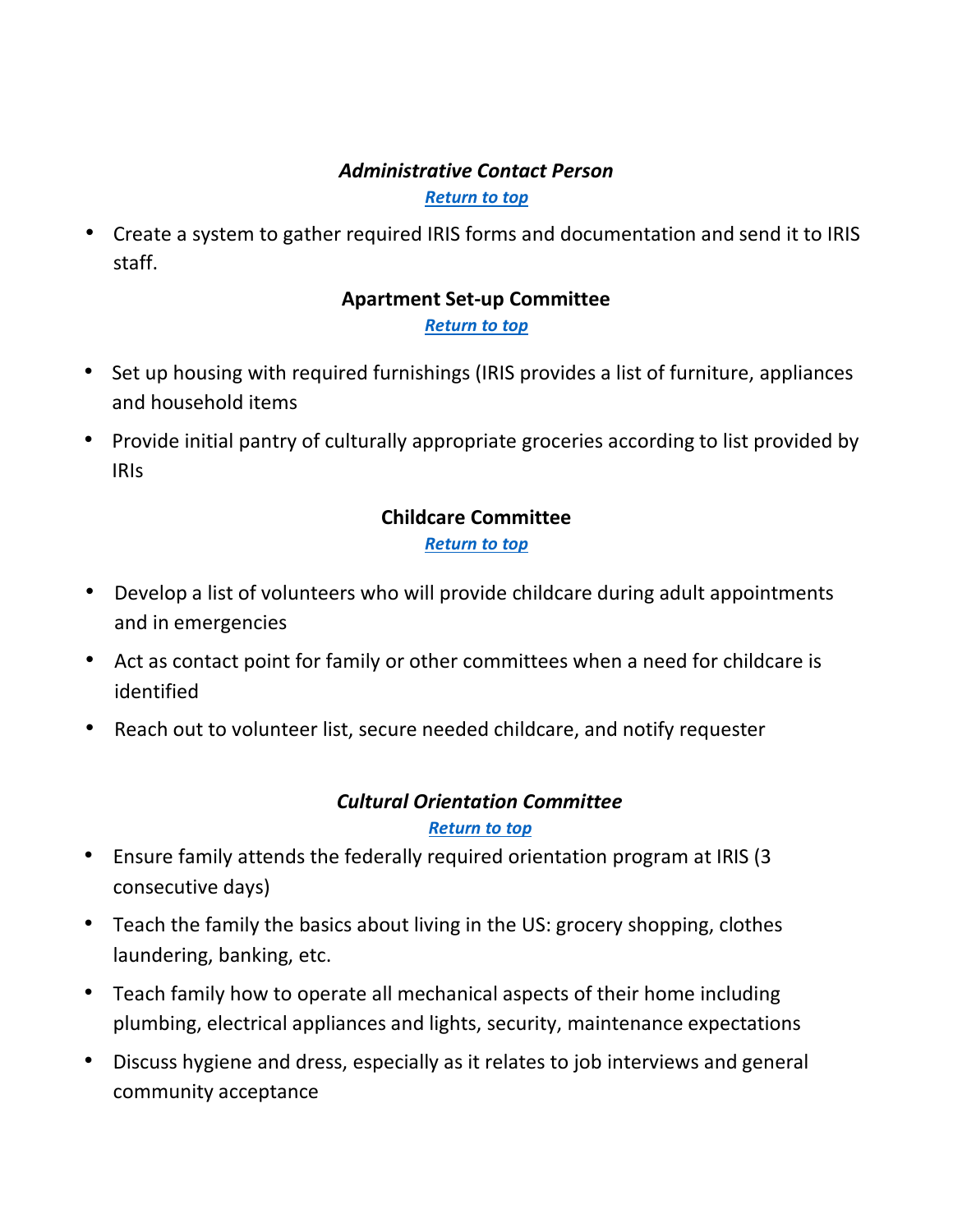## *Education Committee*

#### *[Return to top](#page-0-1)*

- <span id="page-2-0"></span>• Learn the school registration process and school resources for English Language Learners before the family arrives
- Find free local ESOL classes for adults and help to arrange childcare (through Childcare Point Person)
- Identify early childhood education programs .Birth to 3, Pre –K and Head Start
- After they have received all health clearances, register children for school and adults in English language classes
- Ensure children are registered for school busing and explain this to parents and children (times, stops, etc.)
- Act as liaison with public schools that children attend

# *Employment Committee*

#### <span id="page-2-1"></span>*[Return to top](#page-0-1)*

- Identify potential employment opportunities before the family arrives
- Very soon after arrival, ensure that all employable adults do an employment assessment and create a resume (IRIS will conduct the assessment and can provide advice, guidelines, resources and templates)
- Assist with job applications and the interview process
- <span id="page-2-2"></span>• Help adults find jobs and become economically self-sufficient as soon as possible

#### *Finance Committee [Return to top](#page-0-1)*

• Develop a budget for the co-sponsorship, including all income (funds raised by us as co-sponsor, State Dept. welcome grant of \$925 per person, Temporary Family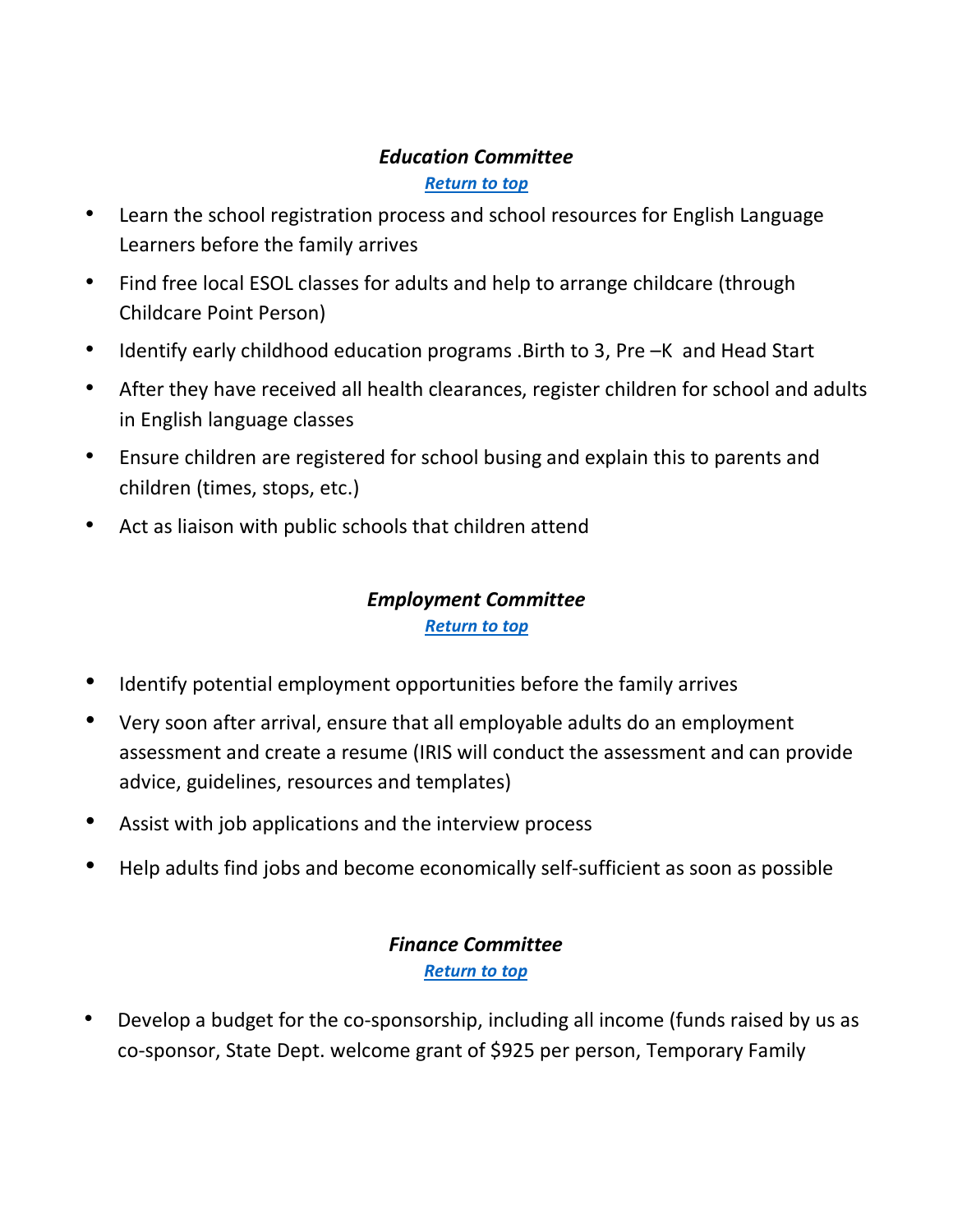Assistance money, Food Stamps, employment income) and expenses (rent, utilities, food, transportation, etc.)

- Oversee resettlement disbursements
- Help family access all possible sources of funding, including applying at DSS for food stamps (SNAP) and Temporary Family Assistance (TFA), identify a local food pantry and register the family
- Develop and coach family on household budget, managing resources, building a credit history

# *Fundraising Committee [Return to top](#page-0-1)*

<span id="page-3-0"></span>• Spearhead the effort to raise \$15,000-\$18,000 to defray family living expenses (primarily to subsidize the rent for the first 3-6 months).

## *Healthcare Committee [Return to top](#page-0-1)*

- <span id="page-3-1"></span>• Accompany each refugee to a Refugee Health Assessment (RHA) within 30 days of arrival (either at the Yale Refugee Clinic, or IRIS can help you identify RHA providers in your area)
- Identify primary care and mental health providers in area who are accepting new patients with HUSKY/Medicaid and who provide interpreters
- Bring refugees for first appointments with primary care providers and any specialists necessary for follow up
- Help family make appointments and arrange transportation (public transportation or rides from Transportation Point Person) as needed
- Assist with urgent or emergency medical needs, while involving IRIS for guidance.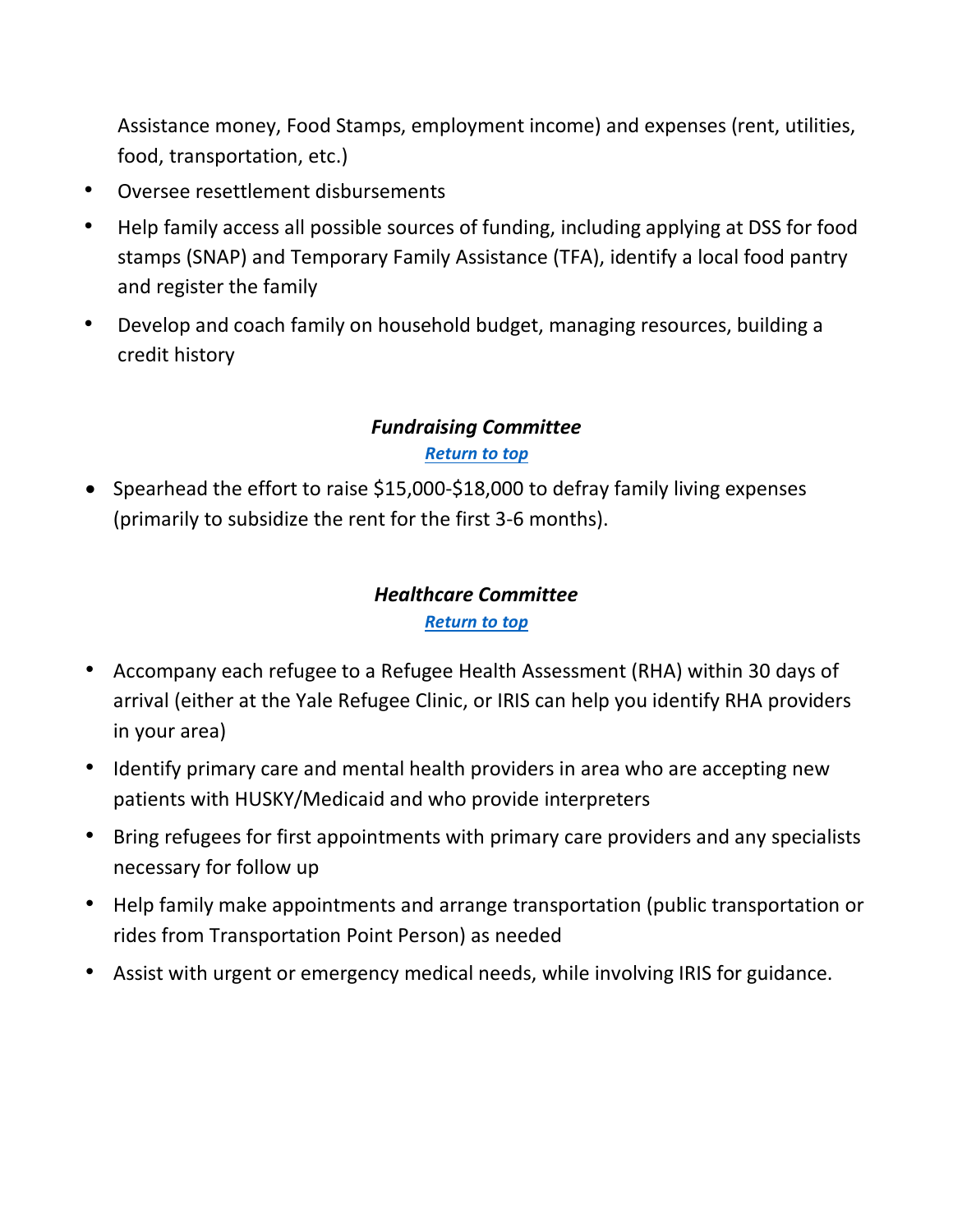## *Housing Committee [Return to top](#page-0-1)*

- <span id="page-4-0"></span>• Select a neighborhood based on school quality, public transportation, and availability of appropriate groceries
- Create an inventory of possible 2- and 3-bedroom affordable apartments in target area with willing landlords
- Upon notification of family arrival date, negotiate a one-year lease and obtain the apartment
- Connect utilities
- <span id="page-4-1"></span>• Be available to help with any landlord issues during first 6 months

# *Interpreter Point Person(s) Committee [Return to top](#page-0-1)*

- Develop a roster of individuals speaking possible family languages (Dari, Pashto, Farsi, Arabic, Swahili) who are willing to act as interpreters for family members
- Ensure that interpreters attend important meetings/appointments (especially arrival, initial intake, employment and financial meetings)

# *Public Transportation & Community Orientation Point Person Committee [Return to top](#page-0-1)*

- <span id="page-4-2"></span>• Research public transportation options before family arrives
- Instruct family on how to use public transportation (fares, payment, entering and exiting procedures)
- Show family members how to get to important locations: schools, jobs, market, place of worship, hospital